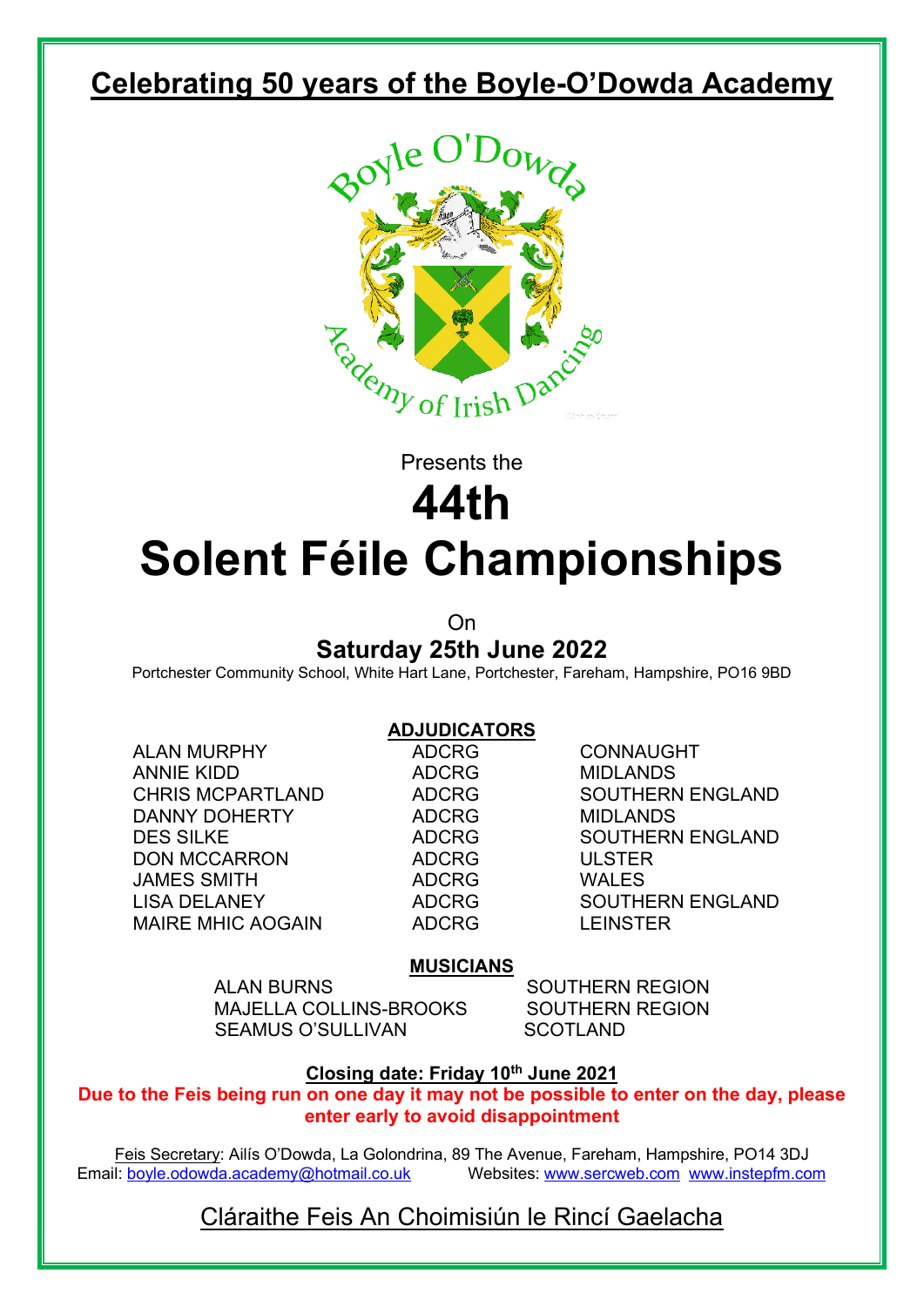

#### Dear Teachers,

On what is the 50th Anniversary of the Boyle-O'Dowda Academy we are delighted to welcome you all to the 44th Solent Féile and thank all of you that have supported us over the last 43 years.

Once again, the Solent Féile will be held at the Portchester Community School, which is just 6 minutes from the M27, Junction 11. The school has excellent facilities; an assembly hall with a very large stage, a gym hall to accommodate the set rounds, and a sports hall which can accommodate up to 4 competition floors.

Our canteen will once again have a selection of hot and cold food and drinks served all day at reasonable prices, and our sweets and snack stall will continue to offer a great selection in the sports hall.

As in previous years our medals and trophies will be of a high standard and all Open and Preliminary Championship winners will be presented with our very impressive perpetual cups, plus sashes for the top 5.

All graded solos will be awarded with a trophy for the top 3 and everyone will be placed in their reel.

We will once again have the stars of the future perform in our fabulous U5 Tiny tots competition and every child will receive a trophy.

We have invited 9 very accomplished adjudicators and 3 excellent musicians to be with us for the weekend. All Preliminary and Open Championships from Under 6 upwards will be adjudicated by a panel of 3.

Once again, we would like to thank you all for your support in previous years and look forward to welcoming you again this year. For those who are attending for the first time, a very big welcome to you all and wish everyone a safe journey and an enjoyable weekend.

Ailis O'Dowda, ADCRG Alice Boyle-O'Dowda ADCRG And The parents and pupils of the Boyle-O'Dowda Academy.

### **ACCOMMODATION**

**MARRIOT HOTEL -** SOUTHAMPTON ROAD, PORTSMOUTH, HAMPSHIRE, PO6 4SH

**PREMIER INN PORTSMOUTH HARBOUR -** 1 SOUTHAMPTON ROAD, NORTH HARBOUR, COSHAM, PO6 4SA

**PREMIER INN -** BINNACLE WAY, PORTSMOUTH, HAMPSHIRE, PO6 4FB

**TRAVELODGE PORTSMOUTH –** KINGSTON CRESCENT, NORTH END, PORTSMOUTH, PO2 8AB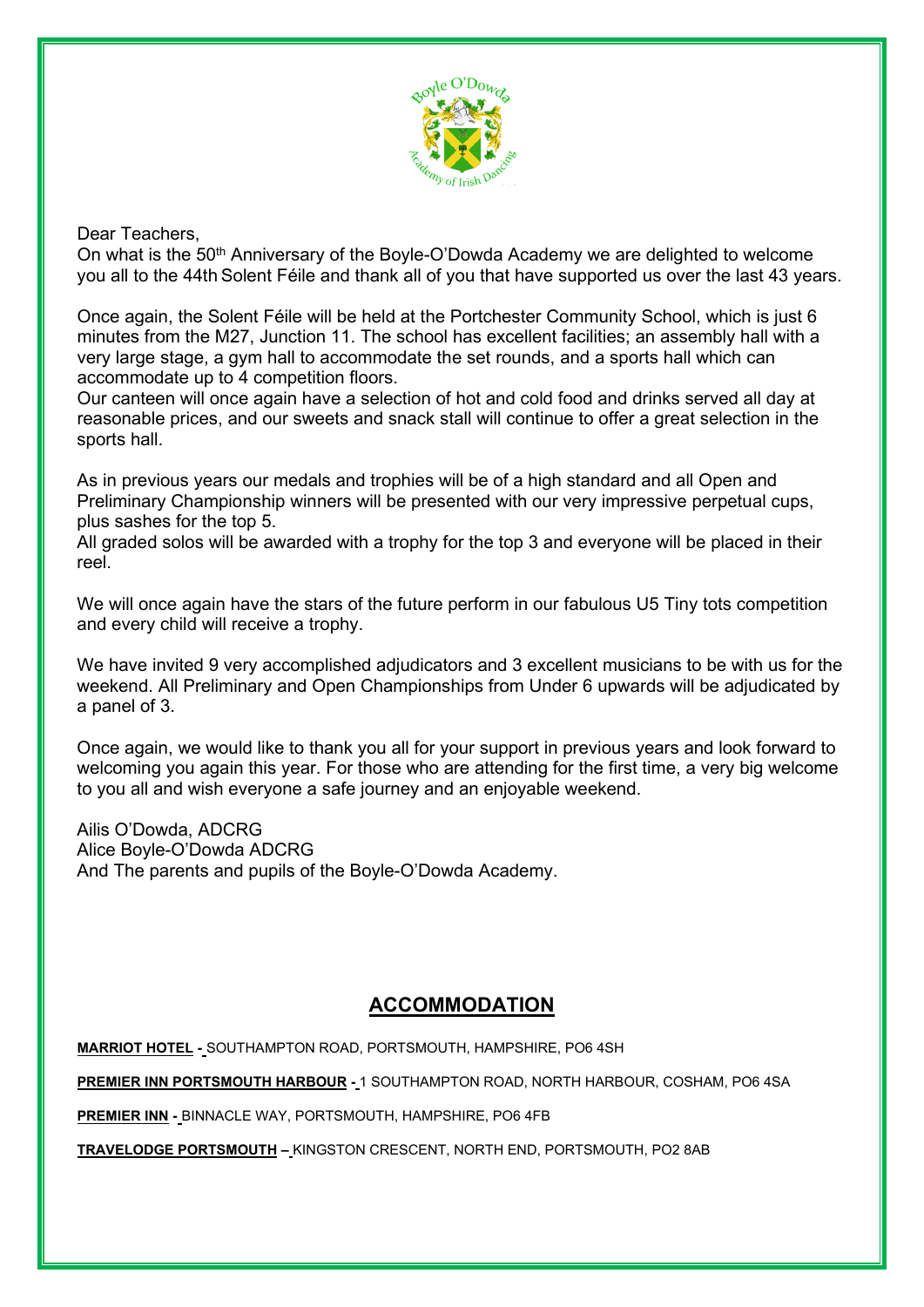### **Rules**

- 1. Lodgement of entries implies that you acknowledge and accept all of the Rules of An Coimisiun Le Rinci Gaelacha and the Southern England Regional Council plus the additional rules listed below, relating to the Feis.
- 2. Entries will only be accepted from Schools registered with An Coimisiun Le Rinci Gaelacha and entry forms must be signed by the registered teacher. Entries with no fee will not be processed or acknowledged.
- 3. New entries will be accepted on the day of the Feis in line with **SERC** late entry rule.
- 4. Ages to be taken from 1st January 2022
- 5. All competitors may be required to produce their birth certificate / passport as proof of age.
- 6. Competitors must dance in their own age group for solo competitions except where there is no competition in their age group for that dance. Dancers cannot compete in a younger age group.
- 7. All decisions of the Adjudicators are FINAL.
- 8. Committee members only may approach the Adjudicators.
- 9. ALL Grade Competitions are OPEN to all Regions.
- 10. Competitors may only dance each dance in one grade
- 11. Where there are five or less competitors in a competition, results will not affect their grading.
- 12. In all Heavy dances the lead around must be danced on both the right and left foot.
- 13. A Novice is a dancer who has not gained a 1st, 2nd or 3rd place in a Novice Grade competition or any medal in a higher grade for that dance.
- 14. The basic step rule will apply to all Novice competitions as per the Southern England Regional Council.
- 15. The Primary Grade is for dancers who have not won a 1st or 2nd place for that dance in any Age Group.
- 16. The Intermediate Grade is for dancers who have not won a 1st place for that dance in a particular Age Group, or who has not won a Premier competition, Preliminary Championships or Open Championship.
- 17. Competitions may be combined at the Feis Organisers discretion if only one competitor is entered.
- 18. The points above apply when a dancer competes from Under 10 & upwards. A dancer, who has been placed 1st, 2nd or 3rd in an Open Championship in the age groups below Under 10, will be eligible to compete in Preliminary Championships. (Teachers are advised / requested to use their own discretion)
- 19. Competitors in Novice and Primary, up to and including the Under 12 age group, may only wear traditional class costumes or long/short-sleeved blouses/shirts & skirts/trousers, polo tops & skirts/ trousers, body suits & skirts or tunics that conform to the regular costume length rule. Low-cut tops and short tight skirts are not permitted.
- 20. An Coimisiun has ruled that from 1st January of each year, that no block, en pointe, stationary or moving be allowed to be performed for all ages up to and including the under 12 age group Worldwide. The Under 12 Age Group will be allowed to Toe Walk from 1st September.
- 21. Make-up 5.2.1: Make-up will not be permitted for any dancer in the first two grades (Bun grad and Tus grad or equivalent) up to and including the under 12 age group worldwide.
- 22. Make-up (including false eyelashes and tanner on the face) is not permitted for dancers, in either solo or team competitions, up to and including the Under 10 age group. Clarification: Both make up rules refer to the age group of the competition, not the actual age of the dancer. For example, 9-year-old dancers, competing in a team that is entered Under 12, may wear make-up or at a feis where the youngest Open Championship age group is Under11, then all dancers in that competition may wear make-up.
- 23. Rules 21 & 22 must also be announced from side stage at the event. Participants should be reminded that should they be in breach of these rules and be required to remove their make-up, that they risk missing their rotation in the competition.
- 24. Length of costume must adhere to principles of modesty and enable dancers to safely execute their movements and steps. Adjudicators who determine a costume to be too short or to lack modestly may ask a competitor to wear black tights (of a denier not less than 70 percent) in order to continue in the competition. For competitions adjudicated by a panel of more than one adjudicator, all adjudicators on the panel must agree to ask the dancer to wear tights.
- 25. Appropriate undergarments covering the midriff must be worn. Undergarments must provide full coverage as per the illustration attached. (See Addendum A). Dancers wearing undergarments that do not cover the areas of the body as in the illustrated example will be asked to put on black tights of a denier of not less than 70%. This is monitored by the adjudicator. For competitions adjudicated by a panel of more than one adjudicator all adjudicator on the panel must agree to ask the dancer to put on tights
- 26. The Feis Organiser must provide non-Slip flooring for every dance surface; however, the Feis Organiser cannot accept any liability for injury sustained whilst dancing.
- 27. Any competitor found to be using artificial carriage aids and subsequently refuses to remove same will be subject to disqualification from that competition. Medically prescribed apparatus, proof of which may be required, will be exempt from this ruling
- 28. To comply with the health and safety measures, all dancers lining upside stage prior to any round of a competition will be required to perform the simple exercise of raising arms to shoulder level unhindered. If unable to do this due to costume stitching or any arm attachments by the time of their rotation will not be permitted to perform
- 29. Dancers must be properly attired throughout the whole competition and must be in full costume and appropriate footwear when receiving awards. No changing allowed in competition areas.
- 30. Any form of unauthorized photography which has the capability to capture a dancer's image whilst in motion, using electronic or manual means, e.g. mobile phone, standard camera, video camcorder, cine recorder, commercial film, with or without flash enhancement, is expressly forbidden in ALL competition.
- 31. Photographs taken at awards ceremonies are permitted, however these must be for your own use and not used for public display purposes, unless permission has been obtained.
- 32. Any dancers wishing not to be photographed/filmed during awards/side stage MUST make the Feis Organiser aware at the point of registration
- 33. Any competition can be moved to another hall at the discretion of the Feis Secretary.
- 34. All Championship and Preliminary Championship cups are perpetual, and recipients will be responsible for any loss or damage and for the safe return in adequate time to be presented to subsequent winners.
- 35. Parents are responsible for the conduct of their children, always, whilst attending the Feis.
- 36. The Feis Organiser accepts no responsibility for any loss or damage to personal property.
- 37. No Smoking, eating, or drinking in any of the halls, except in designated areas.
- 38. Objections against any breach of the above rules must be made in writing, and signed, to the Feis Secretary and accompanied by a fee of £25.00, which will be refunded if the objection is upheld. If parents have any constructive comments to make about any aspect of Feiseanna, these would be welcomed by the council and should be put in writing. It should be noted that anonymous correspondence cannot be dealt with.
- 39. The Feis Organiser has the right to refuse admission to the feis venue at their own discretion.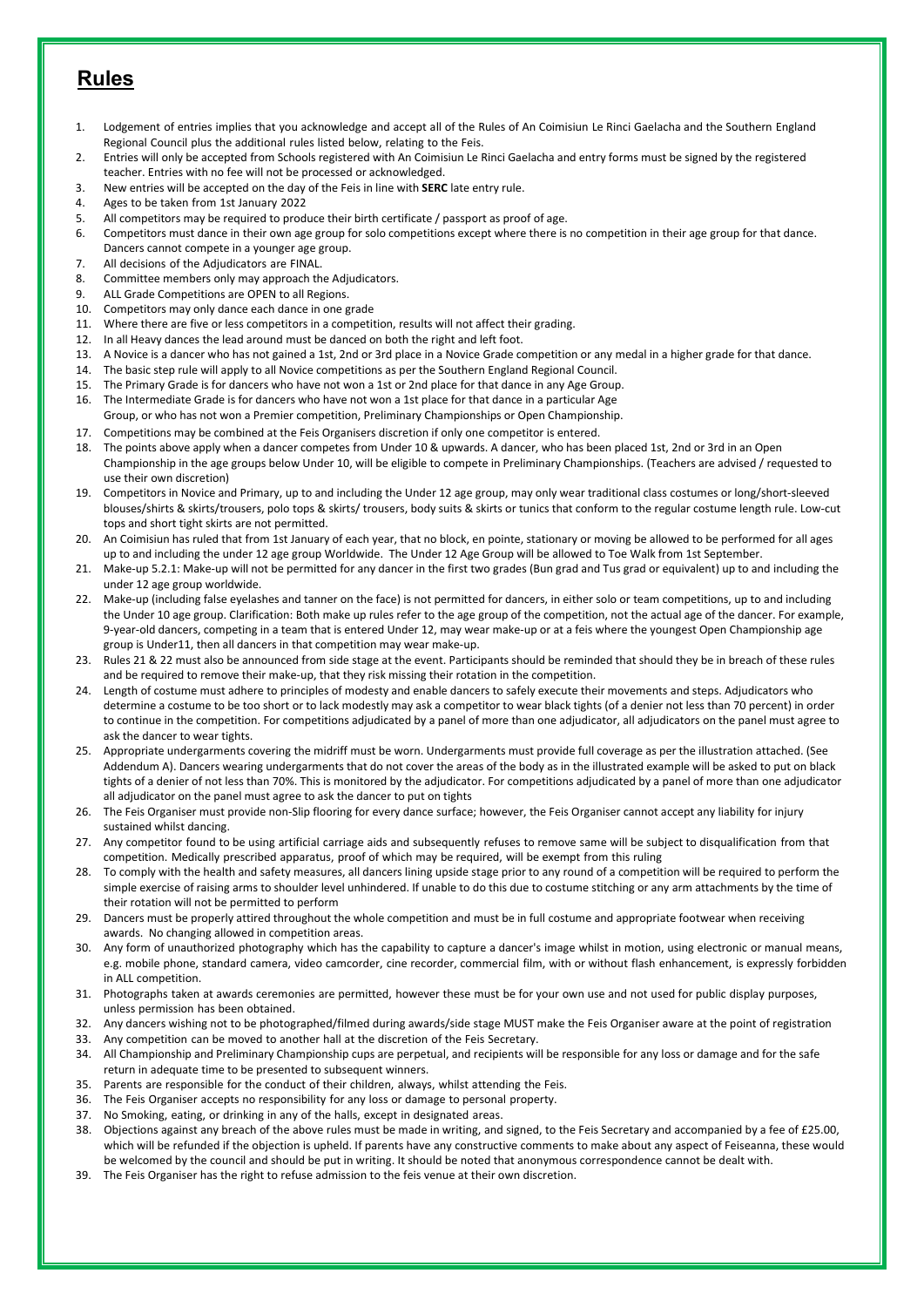#### **Data Protection – Personal Information Collection Privacy Statement**

The Solent Féile Championships committee and Boyle-O'Dowda Academy Irish dance teachers aim to protect all user's information in accordance with EU General Data Protection Regulation 2018, a link can be found below: <https://www.eugdpr.org/eugdpr.org-1.html>

As a member of CLRG I comply with the CLRG GDPR Regulations, a link can be found below: <https://www.clrg.ie/index.php/en/about-us/privacy-policy.html>

#### **Security**

We are committed to ensuring that your information is secure. In order to prevent unauthorised access or disclosure, we have put in place suitable physical, electronic and managerial procedures to safeguard and secure the information we collect.

#### **Personal Information Collection**

As a Feis Organiser some personal data is required to be shared in order to gain information about who is taking part in our competition. This information will be given to the Feis Organiser by Registered Teachers.

The personal data that will be obtained is as follows:

- Competitor Full Name
- Competitor Date of Birth
- Name of the Dance School at which the Competitor dances

This information may be shared with the following third parties:

- Southern England Regional Council
- CLRG
- Tabulation Team
- Feis Photographer (Name, School and Age group only)

If you have any concerns with the way your data is being collected, stored or used please contact the Feis Organiser.

------------------------------------------------------------------------------------------------------------------------------------------------------------

# **Preliminary Championships in England, Scotland and Wales**

# **Effective 1st January 2021**

#### **Preliminary Championships**

- A minimum number of three Adjudicators must officiate.
- The first age group for a Preliminary Championship is Under 10.
- Where a Preliminary Championship is held separate from an Open Championship, three rounds should be offered, namely, Reel or Slip Jig, Heavy Jig or Hornpipe and any Set Dance.
- Where a Preliminary Championship is combined with an Open Championship, then the result should be taken from eligible dancers' ranking after the first two rounds.
- Where there are separate Preliminary and Open Championships, dancers can compete in both at the discretion of the Feis organiser.
- Where a competitor wins two Preliminary Championships, they must dance in Open Championship for a period of 12 months thereafter.
	- $\circ$  For grading purposes, two wins will be taken as being in any two-year rolling period. Where a dancer does not win a second Preliminary within two years of winning their first Preliminary Championship, then the first win will be deemed as having expired and the dancer starts afresh.
	- o Where there are less than 6 in a Preliminary Championship that win will not normally be considered for grading purposes. However, where a dancer wins three Preliminary Championships regardless of the number of competitors in each competition, that dancer must dance in Open Championship for a period of 12 months thereafter.
- Dances performed in a Preliminary Championships do not count for grading in solo competitions.
- Competitors that qualify for and compete in Oireachtas Rince na Cruinne in the previous 12 months cannot compete in a Preliminary Championship except where the dancer auto qualified at their Regional or National Oireachtas due to lack of numbers.
- Dancers placing  $1^{st}$ -3<sup>rd</sup> in an Open Championship with up to 20 competitors or  $1^{st}$ -5<sup>th</sup> in an Open Championship with more than 20 Competitors cannot compete in a Preliminary Championship for a period of 12 month.
- Implementation date 1<sup>st</sup> January 2021.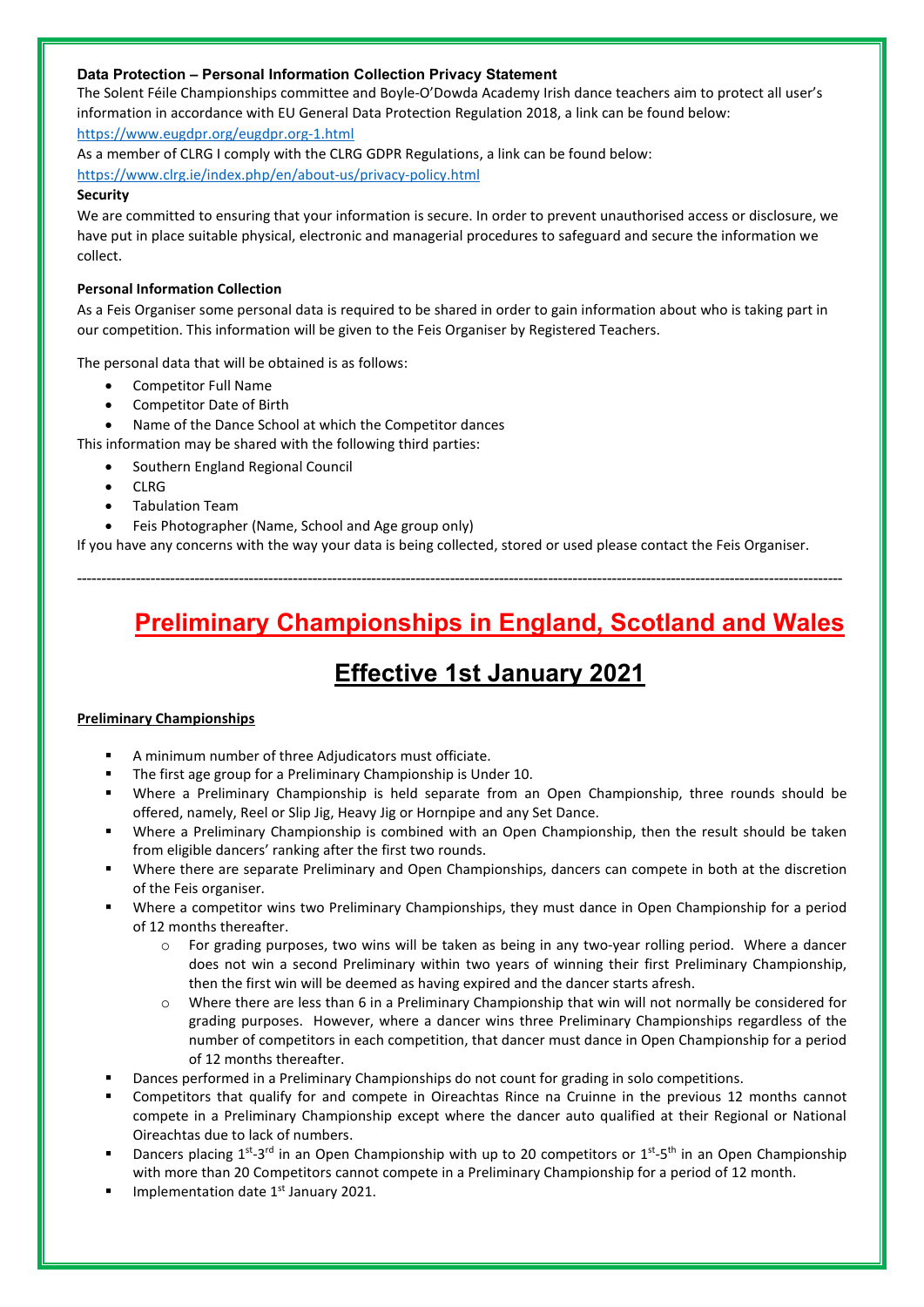

| Entries to be sent to the Feis Secretary: | <b>Closing date for entries:</b><br>FRIDAY 10TH JUNE   |
|-------------------------------------------|--------------------------------------------------------|
| Ailís O'Dowda ADCRG                       |                                                        |
| 'La Golondrina'                           | <b>Bank Details:</b>                                   |
| 89 The Avenue                             | Boyle-O'Dowda School of Irish Dancing                  |
| Fareham                                   | A/C No: 96764880                                       |
| Hampshire                                 | Sort Code: 52-41-32                                    |
| <b>PO143DJ</b>                            |                                                        |
| England                                   | <b>QUOTE NAME &amp; SCHOOL WITH ALL BANK TRANSFERS</b> |
|                                           |                                                        |
| Email: boyle.odowda.academy@hotmail.co.uk |                                                        |

### **ENQUIRIES & ENTRIES WILL ONLY BE ACCEPTED FROM REGISTERED TEACHERS**

# **Entry Fees**

| <b>Solos</b>                                                                          | £5.00            |
|---------------------------------------------------------------------------------------|------------------|
| <b>U5 Tiny Tots competition - All competitors will receive a trophy</b>               | £10.00           |
| <b>Championship U6 Upwards</b> (Panel of 3 adjudicators) 2 solo results               | £35.00           |
| <b>Preliminary Championships U10 Upwards (Panel of 3 adjudicators) 2 solo results</b> | £35.00           |
| Ceili / Figure                                                                        | £3.00 Per Dancer |
| U15 & O15 Memorial Trad Set Competitions                                              | £10.00           |
| <b>Family Fee - 2 Dancers</b>                                                         | £70.00           |
| <b>Family Fee - 3 or more dancers</b>                                                 | £90.00           |
| Door entry fee Per adult to be paid on the day                                        | £5.00            |

#### **AWARDS**

Trophies / Medals will be awarded in accordance with the **minimum** requirements as laid down by the **Southern England Regional Council**:

- 2 Trophies/medals where there are 5 or less competitors
- 4 Trophies/medals where there are 6-10 competitors
- 7 Trophies/medals where there are 11-20 competitors
- 10 Trophies/ medals where there are 21-30 competitors
- 14 Trophies/medals where there are 31- 40 competitors
- 1 Trophy/medal for each additional 5 or part of 5 competitors.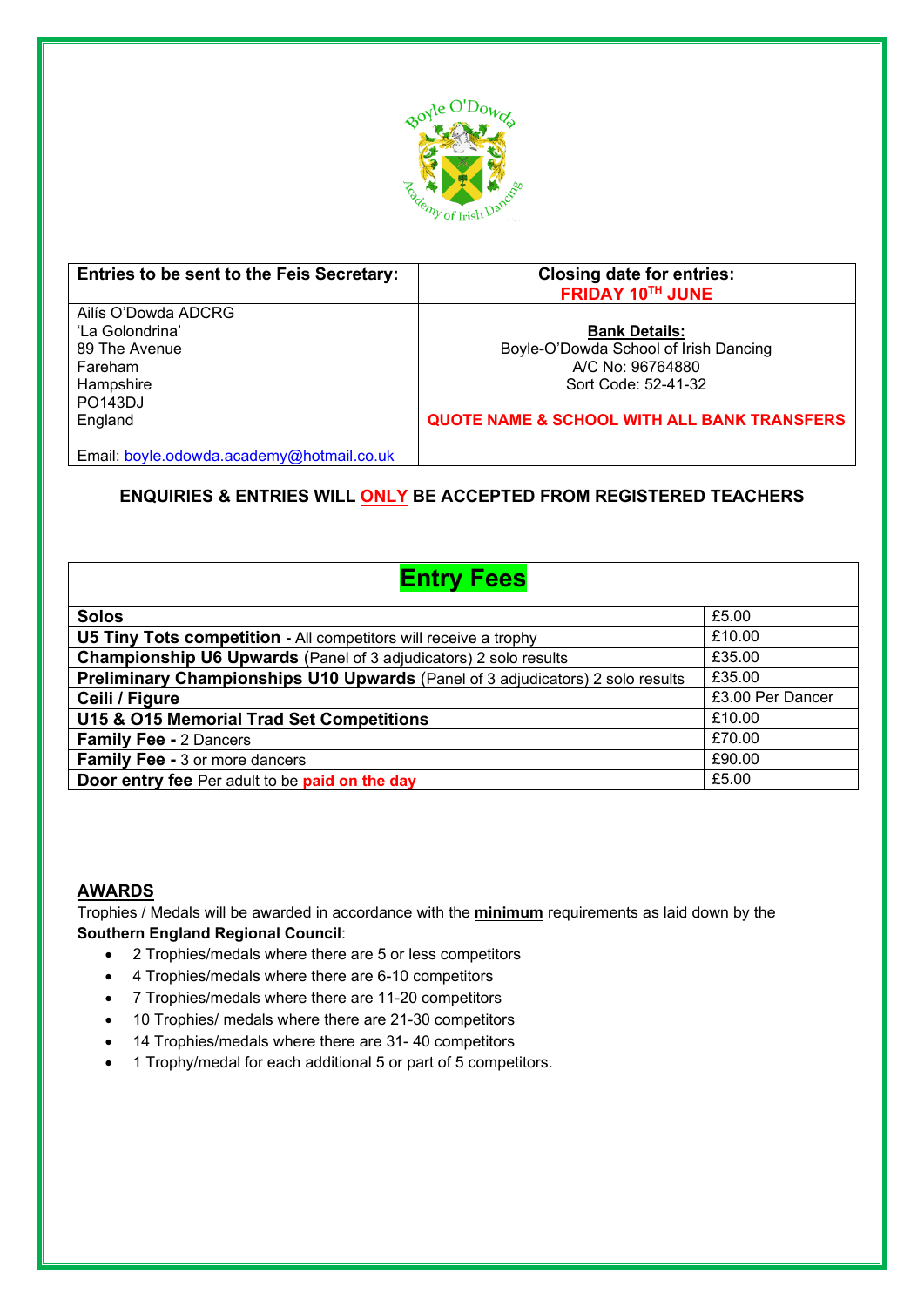| <b>Age Group</b>                                     | Novice (Bun)                                                         | <b>Primary (Tus)</b>                                                 | Intermediate (Mean)                                                              | Open (Ard)                                                                                      |
|------------------------------------------------------|----------------------------------------------------------------------|----------------------------------------------------------------------|----------------------------------------------------------------------------------|-------------------------------------------------------------------------------------------------|
| <b>TINY TOTS</b><br>Under 5 Ungraded                 | Reel                                                                 |                                                                      |                                                                                  |                                                                                                 |
| <b>5 &amp; Under 6</b>                               | Reel<br>Light Jig<br>Single Jig<br>Slip Jig                          | Reel<br>Light Jig<br>Single Jig<br>Slip Jig                          | Reel<br>Light Jig<br>Single Jig<br>Slip Jig                                      | Reel<br>Light Jig<br>Single Jig<br>Slip Jig                                                     |
| 6 & Under 7<br><b>7 &amp; Under 8</b><br>8 & Under 9 | Reel<br>Light Jig<br>Single Jig<br>Slip Jig<br>Heavy Jig<br>Hornpipe | Reel<br>Light Jig<br>Single Jig<br>Slip Jig<br>Heavy Jig<br>Hornpipe | Reel<br>Light Jig<br>Single Jig<br>Slip Jig<br>Heavy Jig<br>Hornpipe             | Reel<br>Light Jig<br>Single Jig<br>Slip Jig<br>Heavy Jig<br>Hornpipe<br>Trad set<br>U9 Open Set |
| 9 & Under 10<br>10 & Under 11<br>11 & Under 12       | Reel<br>Light Jig<br>Single Jig<br>Slip Jig<br>Heavy Jig<br>Hornpipe | Reel<br>Light Jig<br>Single Jig<br>Slip Jig<br>Heavy Jig<br>Hornpipe | Reel<br>Light Jig<br>Single Jig<br>Slip Jig<br>Heavy Jig<br>Hornpipe<br>Trad set |                                                                                                 |
| 12 & Under 14                                        |                                                                      | Reel<br>Light Jig<br>Single Jig<br>Slip Jig<br>Heavy Jig<br>Hornpipe | Reel<br>Light Jig<br>Single Jig<br>Slip Jig<br>Heavy Jig<br>Hornpipe<br>Trad set |                                                                                                 |
| 14 & Under 16                                        |                                                                      |                                                                      | Reel<br>Light Jig<br>Single Jig<br>Slip Jig<br>Heavy Jig<br>Hornpipe<br>Trad set |                                                                                                 |
| Over 12                                              | Reel<br>Light Jig<br>Single Jig<br>Slip Jig<br>Heavy Jig<br>Hornpipe |                                                                      |                                                                                  |                                                                                                 |
| Over 14                                              |                                                                      | Reel<br>Light Jig<br>Single Jig<br>Slip Jig<br>Heavy Jig<br>Hornpipe |                                                                                  |                                                                                                 |
| Over 16                                              |                                                                      |                                                                      | Reel<br>Light Jig<br>Single Jig<br>Slip Jig<br>Heavy Jig<br>Hornpipe             |                                                                                                 |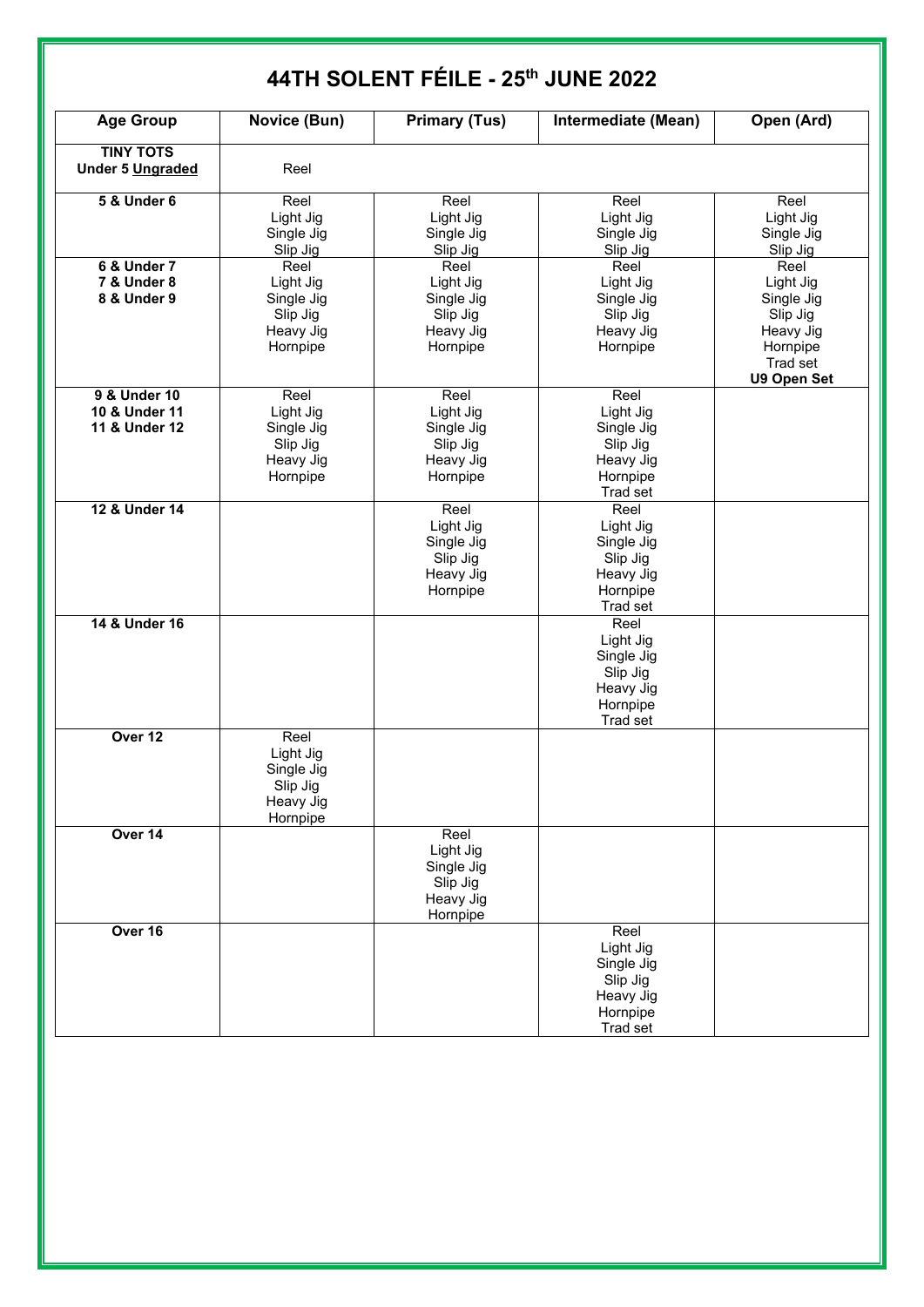#### **100% RECALL IF 15 DANCERS OR LESS ARE COMPETING & 50% WILL RECALL IF 16 OR MORE DANCERS COMPETE**

| <b>Girls &amp; Ladies Championships</b> |                                 |                            |                 |
|-----------------------------------------|---------------------------------|----------------------------|-----------------|
| 5 & Under 6 Mixed Championship          | <b>Reel</b> (40)                | Light/Heavy Jig (32)       | No Recall       |
| 6 & Under 7 Mixed Championship          | Reel (40)                       | Light/Heavy Jig (32)       | No Recall       |
| 7 & Under 8 Championship                | Heavy Jig (40)                  | Reel (40)                  | <b>Trad Set</b> |
| 8 & Under 9 Championship                | Heavy Jig (40)                  | <b>Reel</b> (40)           | <b>Trad Set</b> |
| 9 & Under 10 Championship               | Heavy Jig (40) or Hornpipe (32) | Reel (40) or Slip Jig (32) | Open Set Dance  |
| 10 & Under 11 Championship              | Heavy Jig (40) or Hornpipe (32) | Reel (40) or Slip Jig (32) | Open Set Dance  |
| 11 & Under 12 Championship              | Heavy Jig (40) or Hornpipe (32) | Reel (40) or Slip Jig (32) | Open Set Dance  |
| 12 & Under 13 Championship              | Heavy Jig (40) or Hornpipe (32) | Reel (40) or Slip Jig (32) | Open Set Dance  |
| 13 & Under 14 Championship              | Heavy Jig (40) or Hornpipe (32) | Reel (40) or Slip Jig (32) | Open Set Dance  |
| 14 & Under 15 Championship              | Heavy Jig (40) or Hornpipe (32) | Reel (40) or Slip Jig (32) | Open Set Dance  |
| 15 & Under 16 Championship              | Heavy Jig (40) or Hornpipe (32) | Reel (40) or Slip Jig (32) | Open Set Dance  |
| 16 & Under 17 Championship              | Heavy Jig (40) or Hornpipe (32) | Reel (40) or Slip Jig (32) | Open Set Dance  |
| 17 & Under 19 Championship              | Heavy Jig (40) or Hornpipe (32) | Reel (40) or Slip Jig (32) | Open Set Dance  |
| 19 & Under 21 Championship              | Heavy Jig (40) or Hornpipe (32) | Reel (40) or Slip Jig (32) | Open Set Dance  |
| Over 21 Championship                    | Heavy Jig (40) or Hornpipe (32) | Reel (40) or Slip Jig (32) | Open Set Dance  |
| <b>Boys &amp; Men Championships</b>     |                                 |                            |                 |

### **Boys & Men Championships**

| <b>Age Group</b>           | Round 1                         | Round 2          | <b>Round 3 (Recall)</b> |
|----------------------------|---------------------------------|------------------|-------------------------|
| 7 & Under 9 Championship   | Heavy Jig (40)                  | <b>Reel</b> (40) | <b>Trad Set</b>         |
| 9 & Under 11 Championship  | Heavy Jig (40) or Hornpipe (32) | Reel (40)        | Open Set Dance          |
| 11 & Under 13 Championship | Heavy Jig (40) or Hornpipe (32) | <b>Reel (40)</b> | Open Set Dance          |
| 13 & Under 15 Championship | Heavy Jig (40) or Hornpipe (32) | Reel (40)        | Open Set Dance          |
| 15 & Under 17 Championship | Heavy Jig (40) or Hornpipe (32) | Reel (40)        | Open Set Dance          |
| 17 & Under 19 Championship | Heavy Jig (40) or Hornpipe (32) | Reel (40)        | Open Set Dance          |
| Over 19 Championship       | Heavy Jig (40) or Hornpipe (32) | Reel (40)        | Open Set Dance          |

| <b>Mixed Preliminary Championships from U10</b> |                                 |                            |                  |
|-------------------------------------------------|---------------------------------|----------------------------|------------------|
| <b>Age Group</b>                                | Round 1                         | Round 2                    | Round 3 (Recall) |
| 9 & Under 10                                    | Heavy Jig (40) or Hornpipe (32) | Reel (40) or Slip Jig (32) | Open Set Dance   |
| 10 & Under 11                                   | Heavy Jig (40) or Hornpipe (32) | Reel (40) or Slip Jig (32) | Open Set Dance   |
| 11 & Under 12                                   | Heavy Jig (40) or Hornpipe (32) | Reel (40) or Slip Jig (32) | Open Set Dance   |
| 12 & Under 13                                   | Heavy Jig (40) or Hornpipe (32) | Reel (40) or Slip Jig (32) | Open Set Dance   |
| 13 & Under 14                                   | Heavy Jig (40) or Hornpipe (32) | Reel (40) or Slip Jig (32) | Open Set Dance   |
| 14 & Under 15                                   | Heavy Jig (40) or Hornpipe (32) | Reel (40) or Slip Jig (32) | Open Set Dance   |
| 15 & Under 16                                   | Heavy Jig (40) or Hornpipe (32) | Reel (40) or Slip Jig (32) | Open Set Dance   |
| 16 & Under 18                                   | Heavy Jig (40) or Hornpipe (32) | Reel (40) or Slip Jig (32) | Open Set Dance   |
| Over 18                                         | Heavy Jig (40) or Hornpipe (32) | Reel (40) or Slip Jig (32) | Open Set Dance   |

| <b>Traditional Set dance Competitions</b><br><b>Panel of 3 Adjudicators</b> |                                |  |
|-----------------------------------------------------------------------------|--------------------------------|--|
| Under 15                                                                    | Sheila McAleer Memorial Cup    |  |
| Over 15                                                                     | Tom & Cath Alford Memorial Cup |  |

| Under 13 Ceili                       | 13 - Under 16 Ceili                  | Over 16 Ceili                        |
|--------------------------------------|--------------------------------------|--------------------------------------|
| 4 Hand Reel                          | 4 Hand Reel                          | 4 Hand Reel                          |
| <b>Fairy Reel</b>                    | <b>Fairy Reel</b>                    | <b>Fairy Reel</b>                    |
| 8 Hand Dance                         | 8 Hand Dance                         | 8 Hand Dance                         |
| Progressive Dance Ceili Championship | Progressive Dance Ceili Championship | Progressive Dance Ceili Championship |